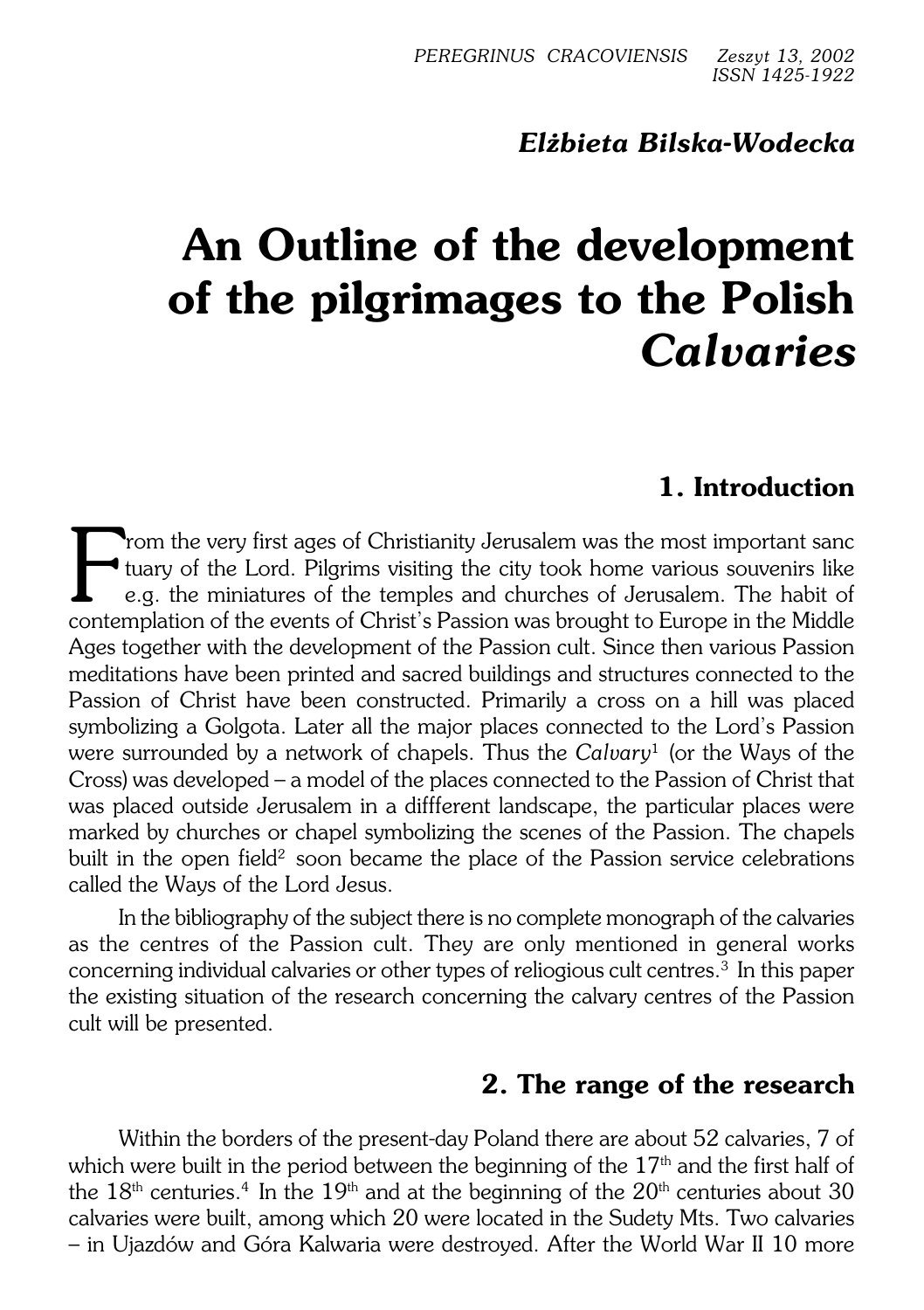were constructed and new calvaries are still being built. During the war the calvary in Ujście n/Notecią was demolished. Due to the border change the calvaries in Krzeszów and Wambierzyce together with the Sudety Mts calvaries are now in Poland and the calvaries built in Lithuania are now outside the borders of the country.

# **3. The calvary as a centre of the Passion cult**

Most of the calvaries became well−known centres of a religious cult from the very beginning of their existence. The most frequently visited by pilgrims *calvary* type Passion Sanctuaries in Europe are: Kalwaria Zebrzydowska, Linz, Graz, St Radegund, Varalo Sesia, Domodossola, Pakość n/Notecią, Wejherowo, Góra Świętej Anny, Kalwaria Pacławska, Glotowo. The tradition of pilgrimages to the Slovakian calvaries in Presov and Banska Szczawnica as well as to the Lithuanian calvary in Werki (now a district of Vilnius) has recently been revived. The calvaries with a combined cult of the Passion and of the Holy Virgin are classified as Marian Sanctuaries. They are most of all Polish calvaries, among others: Góra Świętej Anny, Krzeszów, Wambierzyce, Piekary Śląskie and Sacro Monte in Varallo Sesia (Italy).

In the hitherto research concerning the pilgrimage movement to the Sanctuaries of the Lord the category 'pilgrimages to the calvaries' has not yet been distinguished. According to Neundorfer<sup>5</sup> this kind of pilgrim movement cannot be classified as one sort of pilgrimages because the calvary is a very complex object. Thus the pilgrimages to calvaries can be classified as the Passion pilgrimages. The pilgrimeges to *calvaries* where relics are deposited can also be included among the pilgrimages to the places with relics.

|    | Type of the pilgrimage                     | Object of the cult                                                                                      |
|----|--------------------------------------------|---------------------------------------------------------------------------------------------------------|
|    | Pilgrimages to the places with relics      | - relics of the Cross<br>- relics of the nails (of the Cross)<br>- the Holy Sepulchre                   |
| 2. | Passion pilgrimages                        | - places connected to the Passion of Christ<br>- the Holy Sepulchre.                                    |
| 3. | Eucharistic pilgrimages                    | Connected to the Eucharistic miracles - typical for the<br>medieval development of the Eucharistic cult |
| 4. | Pilgrimages to the miraculous<br>paintings | - The Cross<br>- The Man of Sorrows<br>- Ecce Homo                                                      |

Tab. 1. The typology of the pilgrimages according to B. Neundorfer

Source: B. Neundorfer (1963).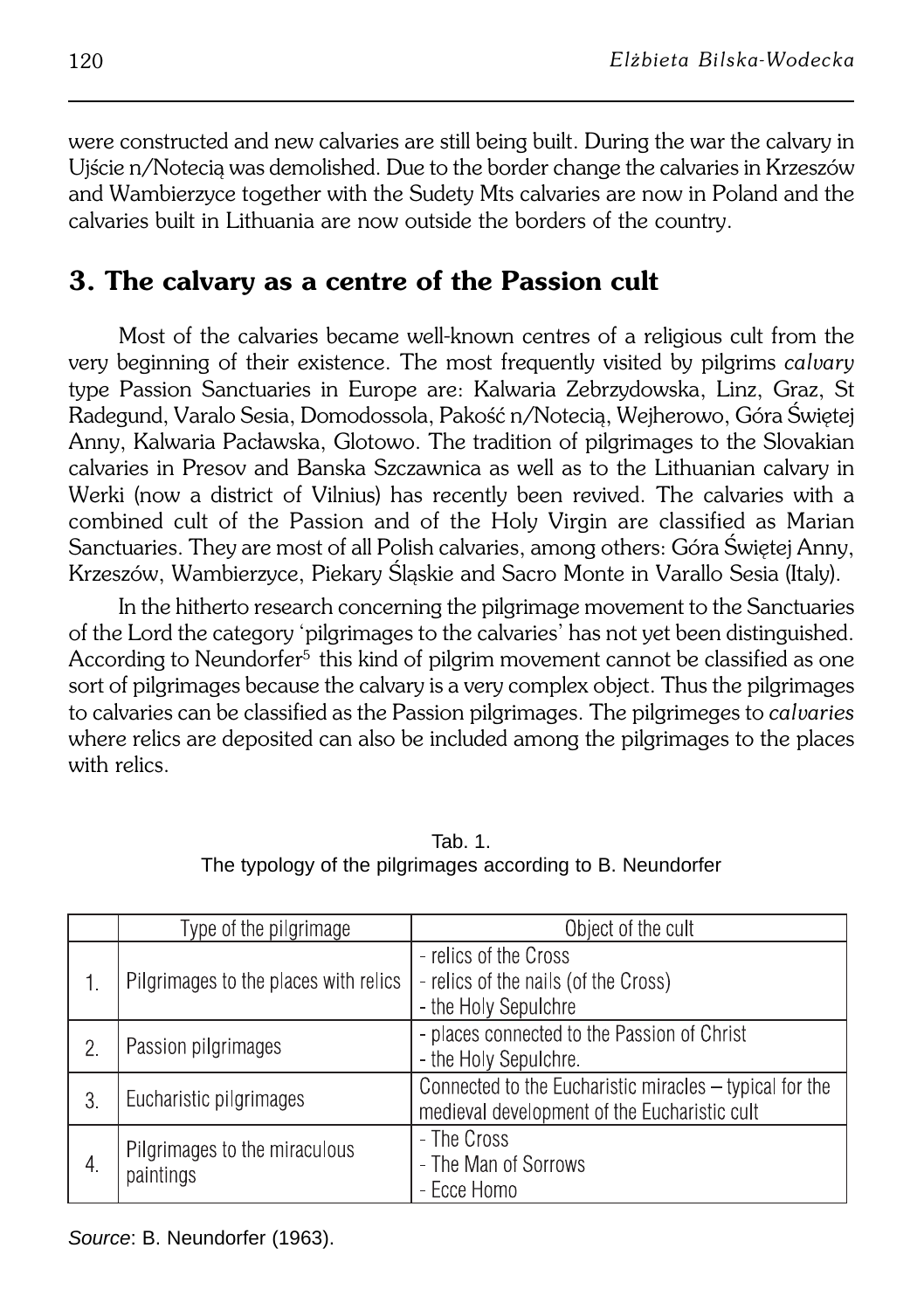Every calvary is a place for meditation upon the Passion of Christ but not all of them are sanctuaries. Among 52 calvaries 26 are in relation to a religious cult centre. Some of them are independent centres of the cult of the Passion of Christ while the others play only an additional role in the pastoral and missionary programme of the centre of the cult of the Holy Virgin or a saint.

# **3.1. Calvarian sanctuaries in the 17th and 18th centuries.**

The Baroque era was a second period after the Middle Ages when a special attention was paid to the Christ's Passion what caused the development of new centres of the Passion cult. The characterisic feature of the religiousness of those times was the so−called post−Trent religiousness. In the case of some religious habits the return to medieval practice could have been observed. Next to the Marian cult some forms of the Passion cult were introduced. A new type of religious cult that emerged in Poland were calvaries. The calvary foundations started a new type of pilgrimages that replaced the expensive pilgrimages to the Holy Land.<sup>6</sup>

Especially in the  $17<sup>th</sup>$  century when a great raise of piety and religiousness took place in Poland, calvaries competed with the Marian Sanctuaries.<sup>7</sup>

## **Kalwaria Zebrzydowska**

The Cracow voivode Mikołaj Zebrzydowski founded the first Polish calvary based on a Jerusalem model. The church under the invocation of the Crucifixion was built in the years 1600−1602 and later also the chapel of the Holy Sepulchre was built. Until the death of the founder in 1620 21 churches and chapels were built after a project of the Italian Jesuit J.M. Bernardoni and the Flemish architect P.Baudarth. The work was continued by the descendants of Mikołaj Zebrzydowski – his son Jan and his grandson Michał. Together with the founding of the calvary the Bernardine Fathers were brought in 1602 to provide care and ministration of the faithful.

Kalwaria Zebrzydowska (the name can be translated as: the Zebrzydowski Calvary) is among those European calvaries that have the oldest tradition of religious cult. The pilgrims started visiting Kalwaria Zebrzydowska already in 1608, the first service of the Ways of the Cross was conducted then, during which the 10 years indulgences granted to this place by the pope Paul V in 1605 were announced. The plenary indulgences were granted by the pope Paul V in 1612. In addition Mikołaj Zebrzydowski managed to arrange the indulgences six times a year (on the Good Friday, The Asscention Day, The Easter Monday, The Eve of the Feast of the Assumption, the Feast of the Nativity of Our Lady, The Eve of St Francis Day) after the service of the Holy Stairs. During the first half of the 17<sup>th</sup> century 6-8 thousand people attended the indulgence celebrations. The calvaries were the place where the service of the Passion was conducted. Because of the fact that until  $1731^{\rm s}$  the service had not yet been confirmed the clergy taking care of the calvary tried to edit a special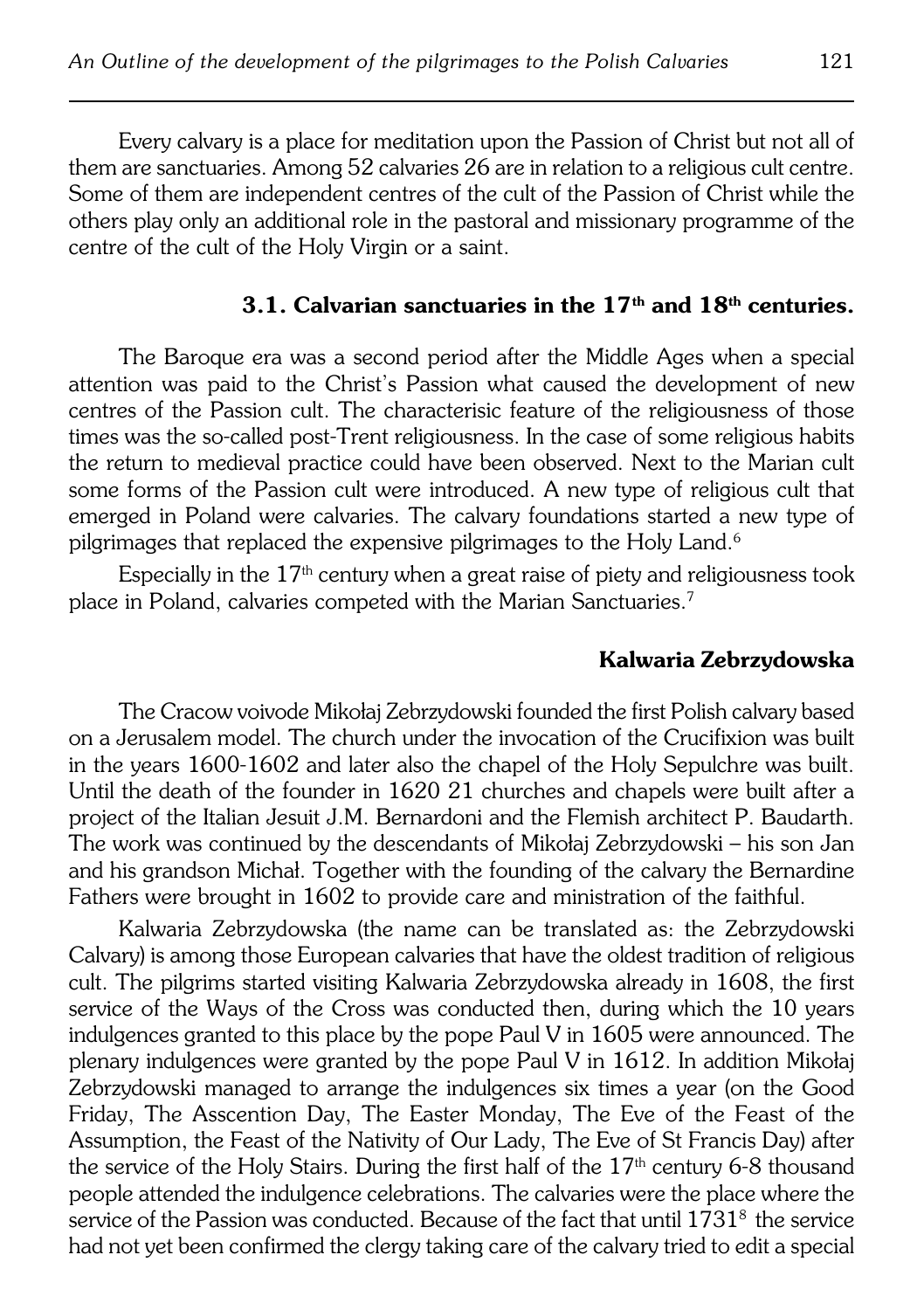prayer book for the pilgrims making it easier to walk along the ways. Such prayer book contained not only prayers for each station of the Ways but also the basic truths of faith and the rules for the behaviour in a sacred place. Thus the prayer books realized three funtions: of the prayer book, the catechism and of the guide. In all the calvaries the meditaion is based on the Passion of Christ. In the calvaries with chapels devoted to the Mother of God *the Ways of the Mother of God* are conducted as well. In Kalwaria Zebrzydowska uniquely the third service – the service for the dead is conducted.

The prayer books became more popular in the calvaries built in the period between the  $17<sup>th</sup>$  and the  $18<sup>th</sup>$  centuries. The prayer book addressed to the pilgrims visiting Kalwaria Zebrzydowska and printed in 1611: *Dróg odkupienia naszego własnymi Męki Pana naszego Jezusa Chrystusa po miejscach znakami na gruncie Zebrzydowskim polnym rozmieszczeniem rozdzielonych nowa pamiątka złacińskiego na polski przełożona przez O. M. Postękalskiego* [*A New Souvenir of the Ways of Our Redeption Marked on the Zebrzydowski Ground with the Signs of the Passion of Our Lord Jesus Christ Placed in the Fields. Translated from Latin into Polish by O.M. Postękalski*] was one of the first books of this kind. In 1632 the second prayer book was printed: *Kalwaryja, albo krótka historyja o fundacyjej miejsca z ojców bernardynów Zakonu Świętego Franciszka, a także o drogach bolesnych Chrystusa Pana wymierzonych na kształt miejsc świętych Hierosolimskich na gruncie Zebrzydowskim pokazane. Przez ks. Mik.[ołaja] [ze] Skarb.[imierza]* [*Kalwaria /Calvary/ or a Short History of the Foundation of the Place of the Bernardine Fathers, and also of the Painful Ways of Jesus Christ, Measured on the Model of the Holy Places in Jerusalem Shown on the Zebrzydowski Ground. Made by priest Mik.[ołaj] [of] Skarb.[imierz]*] and in 1662 the third book was printed: *Kalwarya albo Nowe Jeruzalem na polach Zebrzydowskich zasadzone* [*Kalwaria /Calvary/ or a New Jerusalem Planted on the Zebrzydowski Fields*] edited by Franciszek Dzielowski.

The Passion Mystery of Kalwaria Zebrzydowska. It is an exceptionally rare and one of the oldest religious mystery plays of this kind not only in Poland but all over Europe. The beginnings of this mystery play can be dated in the second half of the 17<sup>th</sup> century when the solemn two days celebration of theGood Friday *Ways* started, it too place in the afternoon of the Maundy Thursday and in the morning of the Good Friday. The characters of Christ, the Apostles and other biblical figures were introduced. During the time of the Partition period the ceremony became much poorer and before the World War II only a small group of local people attended the play. In 1947 father A. Chadam revived and widened the ceremony what brought back or even surpassed the primary form of this mystery play.

The second celebration having its roots in the  $17<sup>th</sup>$  century is the Mystery Play of the Funeral and Triumph of the Mother of God. It used to be organized during the Feast of the Assumption of Our Lady. The solemn celebration of this mystery had at first the form of a ceremony of funeral of the Holy Virgin. In the mid  $18<sup>th</sup>$  century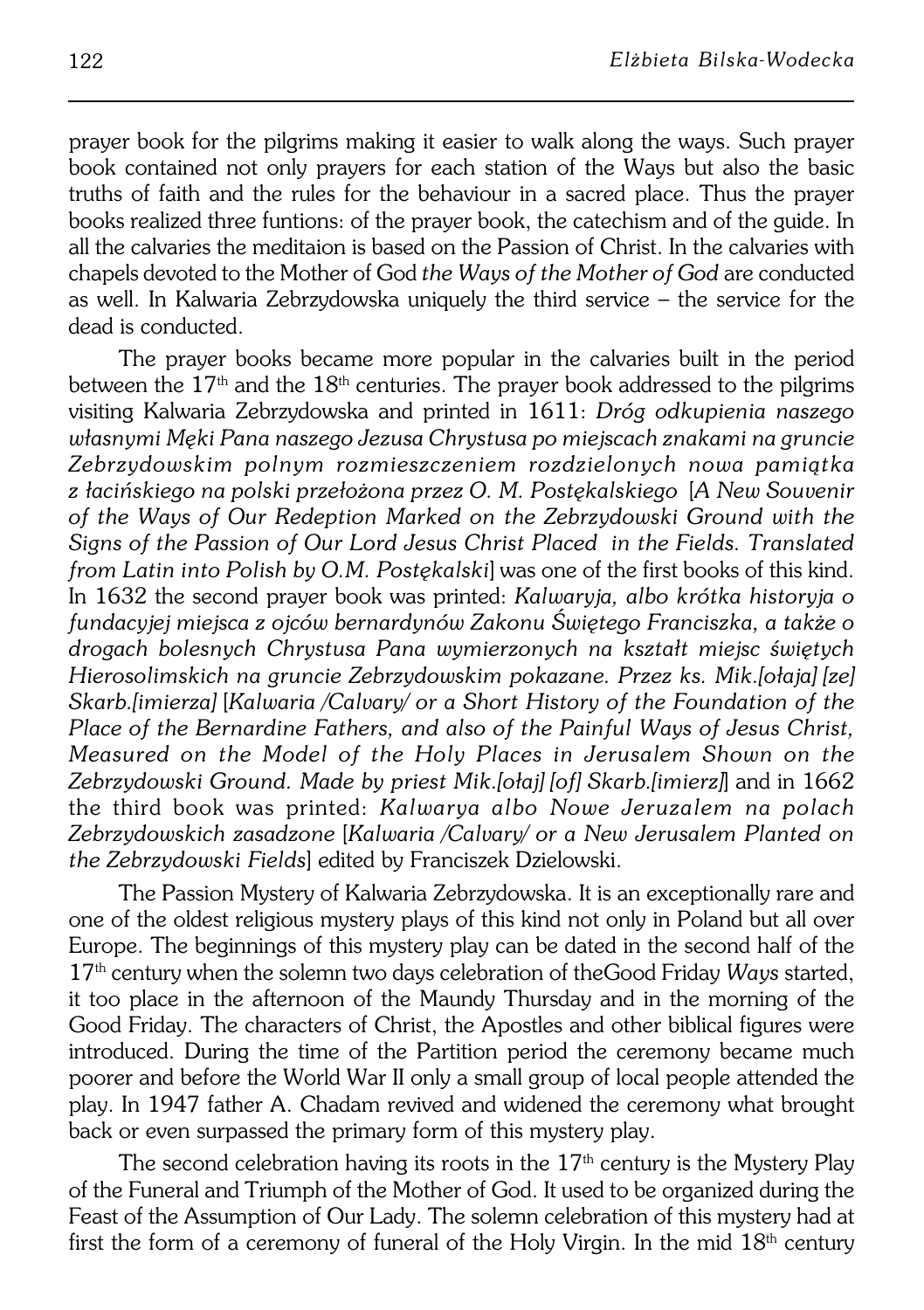two services emerged from the primary ceremony – the Funeral celebrated on August 13 and the Triumph celebrated on August 15, what was caused by a great development of the cult of the miraculous painting of Our Lady of Kalwaria. The tradition of adoration of the Holy Virgin in a coffin was known in the Cracow diocese already in the  $17<sup>th</sup>$  century. The practice was later forbidden. For a long time Kalwaria Zebrzydowska was the only place where this tradition was cultivated.

The first pilgrimages to Kalwaria Zebrzydowska beginned right after the building of the calvary had started. The pilgrimage from Cieszyn has the oldest tradition. Its beginnings can be dated for 1614. Kalwaria Zebrzydowska as a centre of the religious cult was known not only in Galicia but also in other parts of the country. The chronicler from the beginning of the  $20<sup>th</sup>$  century wrote: "The high position of this holy place needs special attention. It is commonly known that Kalwaria is an excellent indulgence place and that its moral influence is present not only in Galicia but it also covers the upper and lower Silesia, Moravia, a part of the Czechia the whole Spisz, Hungarian Slovaks and a big area of the Kingdom of Poland. The crowds of pilgrims are so big and they come from all over the region that no other sacred place in the whole Europe is visited by so many – only Częstochowa has equal number of pilgrims (...)".<sup>9</sup> The pilgrimages to Kalwaria Zebrzydowska are a world phenomenon. What is important is the fact that during the 400 years tradition the pilgrimages have in most cases been organized and led by secular guides who besides the organizational duties conduct the prayers during the pilgrimage as well as during the *Ways* service. The unusual thing about those duties is that it is inherited from father to the son. Kalwaria did not lose its significance either because of the Austrian authorities (Galicia was in the Austrian sector of the partitioned Poland) or because of the local authorities in later time and it is due to a strong relationship between the people and this place.

Kalwaria Zebrzydowska played a major role in the process of the unification of the people of different nationalities and languages. It was most clear during the major indulgence feasts as well as during the 300 years anniversary of the existence of Kalwaria. *Czas* wrote: "«Dilo» is terribly worried that the Bernardine Fathers organized wonderful indulgence ceremonies in Kalwaria Zebrzydowska and that they manifested their pastoral light in the fact that they invited good Ruthenian and Slovakian priests to encourage the participation of the Hungarian Ruthenian and Slovakian pilgrims (...)".10 The Bernardine Fathers from Lvov also organized pilgrimages to Kalwaria Zebrzydowska to make it more and more polpular.

For ages the Kalwaria Zebrzydowska Sanctuary was visited mainly by pedestrian pilgrimages. At the end of the 19<sup>th</sup> century when the railway line connecting Kalwaria Zebrzydowska with Cracow and Trzebinia was built the type of the pilgrimages changed. The groups came to Kalwaria on foot but they left with a train. The situation was decsribed by *Czas*: "Despite the fact that most pilgrims have the return tickets the railway prepared huge trains at the neighbouring stations to make it possible for everyone to leave tomorrow, because 80% of the pilgrims come to Kalwaria on foot and they only return with a train (...)".11 A similar situation took place in the period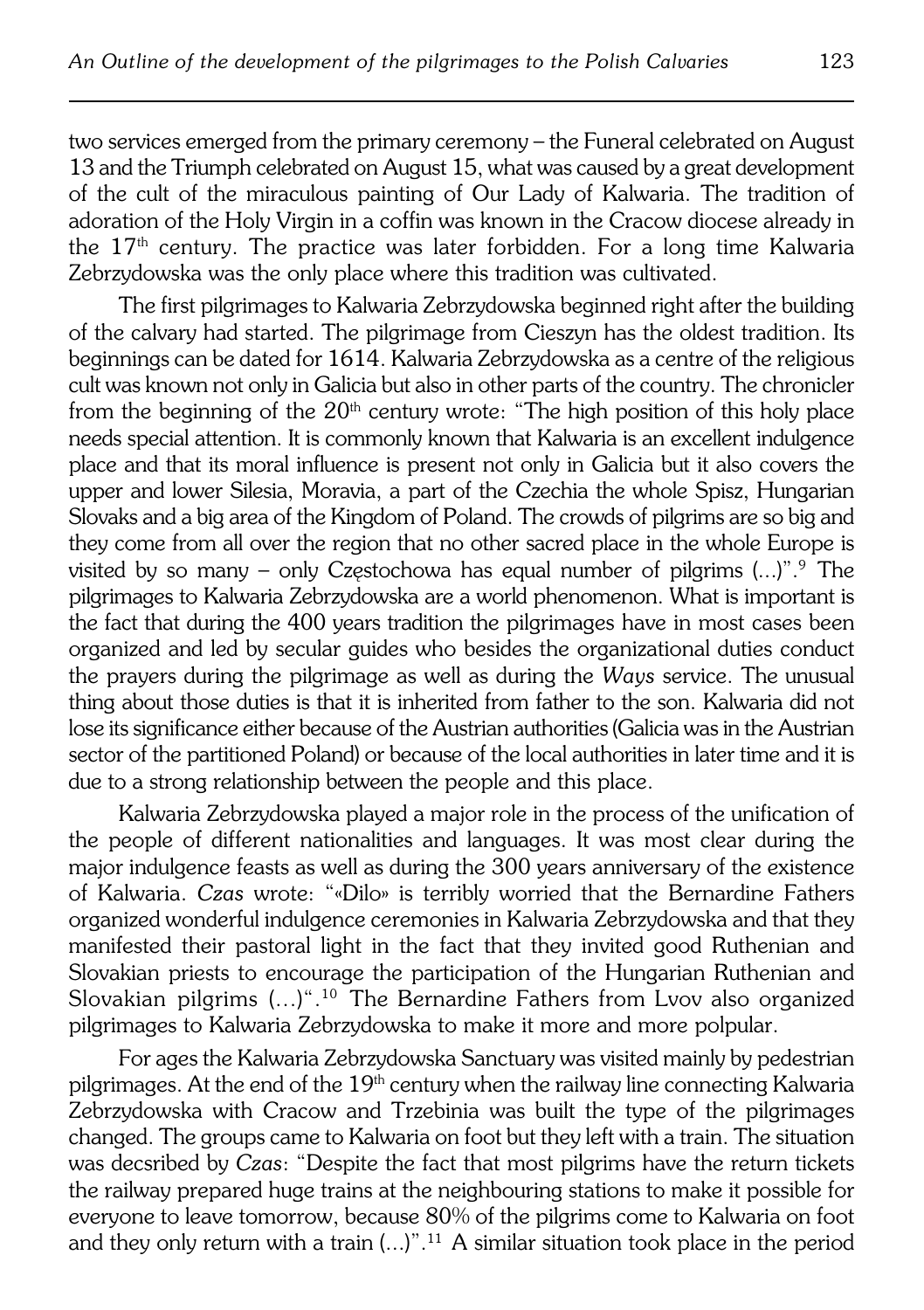between the wars. After the war the majority of the pilgrims came to the indulgence festivities with a train or with coach buses and in the last ten years with the private cars. Thus the traditional pilgrimage routes began to vanish. In the recent years the guides of the pilgrimage campaigns have started to organize more and more often pedestrian pilgrimages to revive the tradition of the walking pilgrimage movement to "Kalwarya". The number of pilgrims visiting Kalwaria Zebrzydowska has been estimated for about 800 thousand people annually.

## **Pakość n/Notecią**

Priest Wojciech Kęsicki was the initiator of the building of the calvary. The first service took place probably in 1628. The chapels were not yet built then and the stations were marked with crosses. The calvary was erected by the archbishop metropolitan of Gniezno Jan Wężyk on 5 December 1631. The fathers of the Order of the Reformati took care of the calvary in the years of 1647−1658 and after a short break after 1661.

The building of the church started in 1632 and the whole structure of the monastery was finished in 1680. In the same year a chapel for the miraculous picture of Our Lady of Good Counsel was organized in the church tower.

The grounds on which the calvary was built were in the posession of the Działyński family. The building of the chapels started in 1661. This fact could be connected with the journey of Zygmunt Działyński to Rome and to the Holy Land. He came back in 1661 bringing the relics of the Holy Cross.

The calvary in Pakość was built according to the work of Adrichomius. The hill East of the city next to the road to Inowrocław plays the role of the Mount of Olives; the Ludkowskie hill in the East of the city – the Golgotha. The calvary consists of 24 chapels and the Crucifixion church. It is devoted to the Passion of Christ and that is why only the chapels devoted to the Road of Captivity of Christ and the Stations of the Cross were built. The calvary ways usually consist of 25 stations and the celebration starts in the chapel of Ascension.

The building of the calvary and the settlement of the Reformati Fathers were the main factors for Pakość to become a well−known centre of religious cult. Yet only in the second half of the  $17<sup>th</sup>$  century did the Pakość calvary (Kalwaria Pakoska) become known as the pilgrimage centre. The calvary used to be visited by a great number of pilgrims from many distant countries.

## **Wejherowo**

The oldest pilgrimages in the Kashube region (Kaszuby) are connected to the Weiherowo calvary.<sup>12</sup> The founder of the calvary was Jakub Weiher, the Malbork voivode. In 1647 he brought the Fanciscan Fathers (the Reformati) and built a convent with a big church for them. The idea of building a calvary came probably from the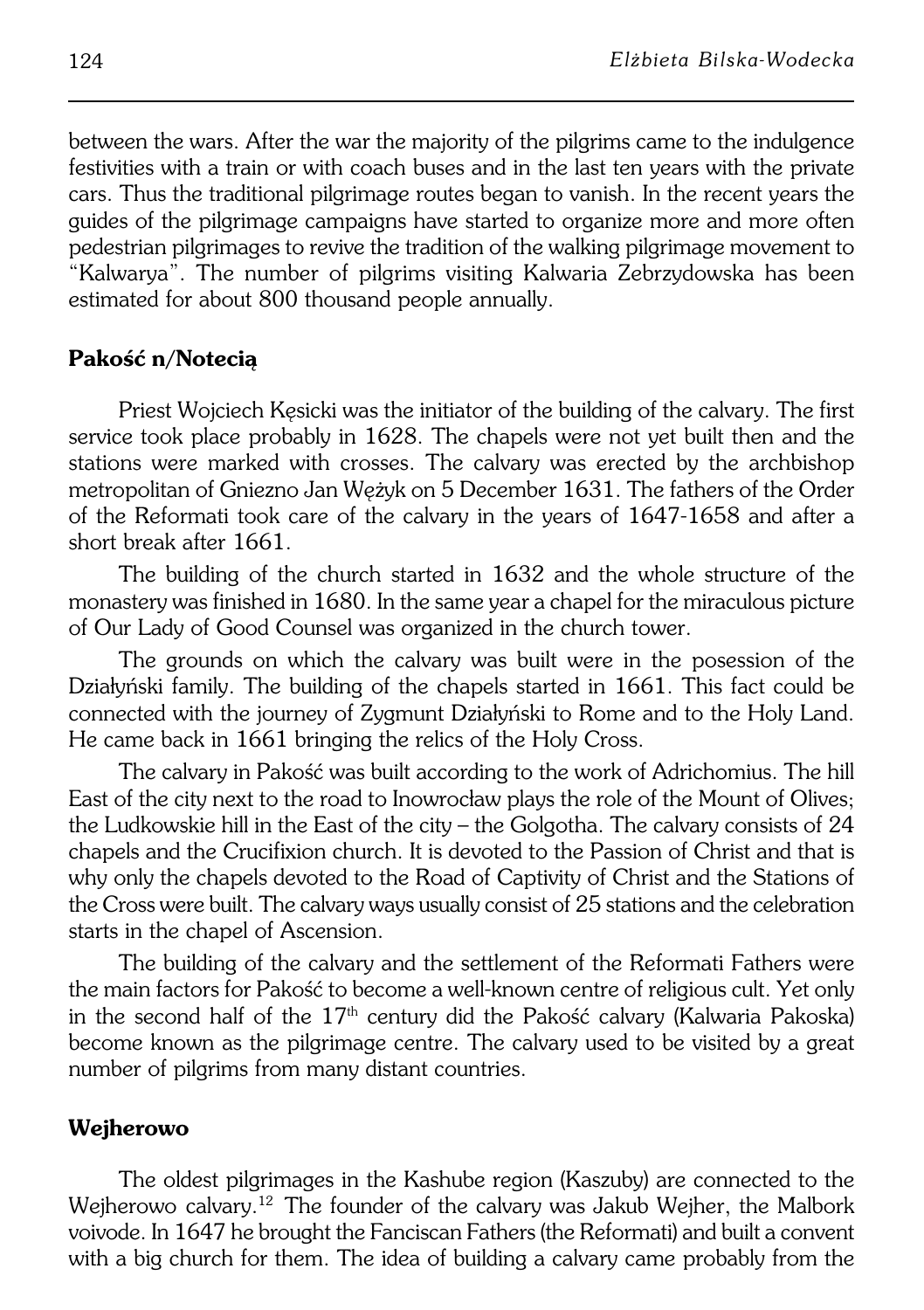Gniezno canon Mateusz Judycki, the ways were measured by a Cistersian monk from Oliwa Robert Werden, and the whole project was finansed by the Wejher family. On 9 June 1649 the Wrocław bishop Mikołaj Wojciech Gniewosz agreed on the building of the calvary. The first service that took place on 20 June 1654 was conducted by the provincial of the Reformati father Atanazy Krotoszyński. The breve *Splendor paternae gloriae* edicted by the pope Alexander VII on 12 May 1661 allowed the indulgences in the Wejherowo Calvary, also the breve of Clemens X of 19 August 1675 prolonged the indulgences of the Feasts of the Invention and the Veneration of the Cross and of the Maundy Thursday<sup>13</sup> for another 10 years. To strengthen the religiousness and for the salvation of the faithful Alexander VII granted the general indulgence in all the sins and the pardoning of all the punishments and guilts for those who sincerely confess and who receive the Holy Communion and walk along the Wejherowo calvary ways of the Captivity and Crucifixion of Christ, visit the chapels located there, piously pray for peace among the nations, for the conversion of heretics and the exaltation of the Church.<sup>14</sup>

The pilgrimage tradition in Wejherowo dates back to the end of the  $17<sup>th</sup>$  century. Two oldest pilgrimages coming to Wejherowo beginned in those times. The parish pilgrimage from Kościerzyna called "The Father of the pilgrimages" started in 1674. The second is a pilgrimage that in 1678 started primarily in the monastery of the Reformati Fathers in Gdańsk−Chełm (Stolcenberg). The protestants protested against this pilgrimage. After the destruction of the monastery the tradition was taken over by the pilgrims from Oliwa (Gdańsk−Oliwa). Around 1719 the German catholic pilgrimagess from Oliwa can also be noted. This pilgrimage is called "The Mother of the pilgrimages". In the  $17<sup>th</sup>$  century German catholics from Oliwa went on pilgrimages as well. Besides these pilgrimages there are also groups from Puck, Władysławowo, Lębork, Starzyno. The indulgence of the Ascension Day was removed to the nearest Sunday after the Feast. The pilgrimages from Oliwa, Kościerzyna, Kartuzy, Strzepcz, Kielno, Żuków, Szemud, Bolszewo, Wielki Kack, Przodków, Linia used to come then. After the World War II the pilgrimage routes from Kościerzyna and Gdańsk− Oliwa were changed. It was caused by the building of the roads. Also the traffic and the number of pilgrims increased for this reason.

#### **Kalwaria Pacławska**

Kalwaria Pacławska was founded in 1668 by Andrzej Maksymilian Fredro. The founder requested the Franciscan Fathers to take care of the calvary. They also conducted the service of the Ways of Our Lord Jesus and of the Mother of God taking place during the indulgence ceremonies.

In 1671 the first indulgence privileges were granted by the pope Clemens X but not earlier than 1768 the Holy Land privileges and indulgences were granted to the calvary by the pope Clemens XIII. The indulgences for the visit in the calavary during the Feasts of The Invention and the Veneration of the Cross and during every Friday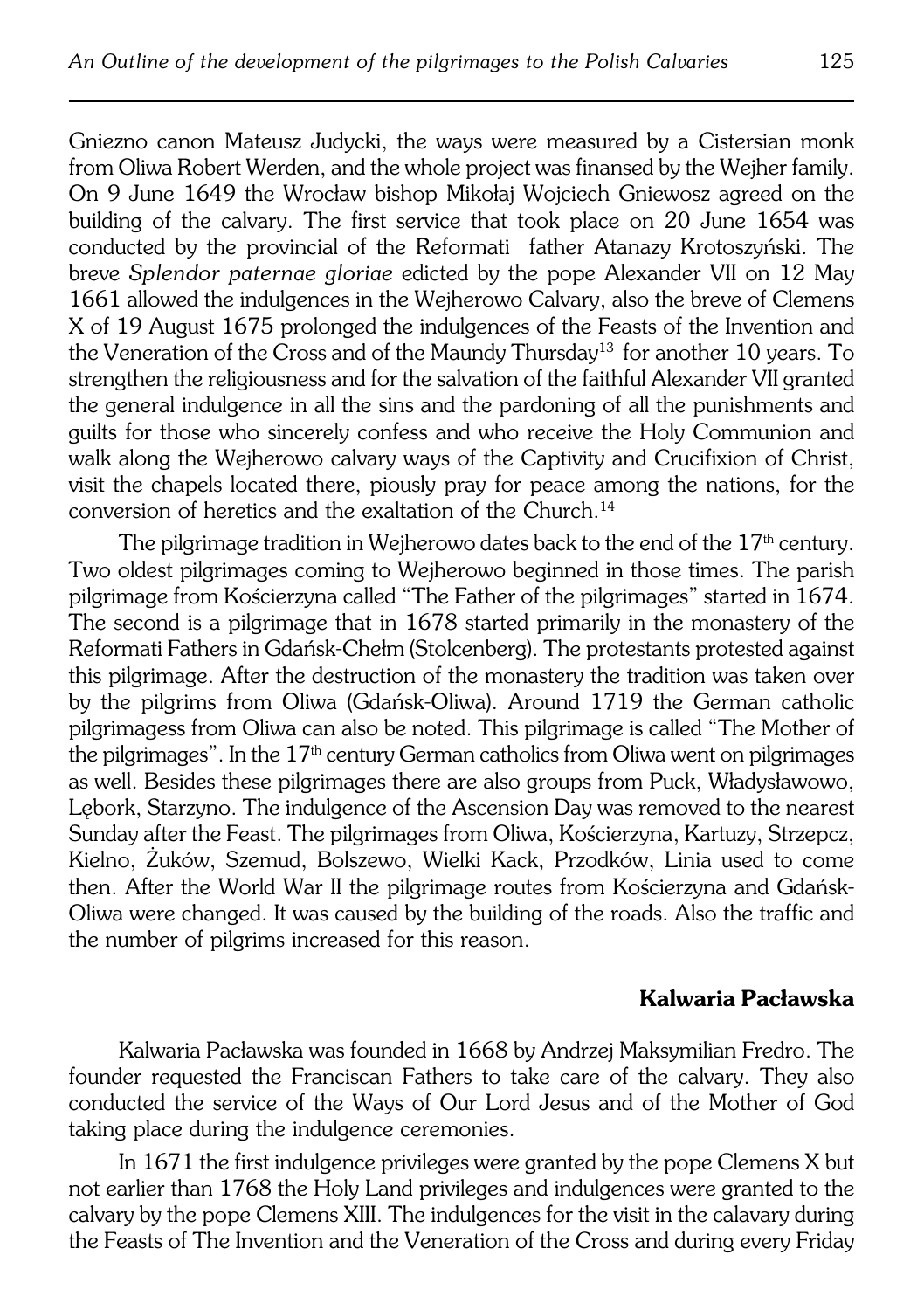of the Great Lent. In addition everyone received a partial indulgence of 7 years for the visit in the calvary on any ohter Friday and an indulgence of 100 days for the visit on any other day. Every pilgrim obtained a general indulgence for attending privately or in a procession four Passion stations of the service of the Ways of the Lord Jesus.15 The permit was valid for 20 years. Only in 1868 the pope Pius IX granted the indulgences for good.

A considerably big percentage of all the pilgrims were the Greek Catholics. They participated in all the services together with the Roman Catholics. In the course of time the number of the Greek Catholics rose and that is why a special Uniate Eucharist was kept in the Franciscan church. In the  $19<sup>th</sup>$  century the relationship between the two rites became tense and the competitive indulgence service was conducted in the Uniate church in Pacław. At the beginning of the 1990s the Greek Catholic pilgrimages started to come to the calvary again.

## **Góra Kalwaria**

Góra Kalwaria is a good example of the "calvary town". It was founded by the Poznań bishop Stefan Wierzbowski in the years of 1666−1667 as a centre of religious cult in the village of Góra located near an important ford across the Vistula river. In 1670 the bishop received an agreement from the king Michał Korybut Wiśniowiecki for the location of the city on a Magdeburg law and in 1673 the parliament sanctioned the foundation called "The New Jerusalem".

In Góra Kalwaria the pilgrims visited the calvary as well as the churches where the relics of the saints were kept. The calvary consisted of 35 chapels, the prayer Ways had 51 stations. They commemorated 4 events of the public ministry of Jesus Christ, 14 stations of the Way of the Captivity of Our Lord, 17 stations of theWay of the Cross, 5 stations commemorating the events from the Resurrection to the Ascention and 9 stations devoted to the saints. In the time of the activity of Góra Kalwaria as a centre of religious cult there were 9 big indulgences celebrated together with a celebration of the Road of the Passion of Our Lord or a procession to a calvary chapel connected to a certain holiday, as well as 16 smaller and 10 other indulgences.

Until present day only a few objects remained from the early calvary and they changed their status. They are as follows: the Chapel of Pilate – now a branch church under the invocation of the Exaltation of the Cross "on the hill" ("na Górce"), the chapel of the Tabernacle – now a branch church under the invocation of the Last Supper na Mariankach, the chapel of the Annunciation of the Holy Virgin and the chapel of St Anthony.

The decline of the calvary was caused both by the partition of Poland and the destruction of the city during the Kościuszko Resurrection and the November Uprising. Also in 1795 the Prussian authorities secularized the ecclesiastic estates. At the beginning of the 19<sup>th</sup> century the regulation of the streets destroyed the primary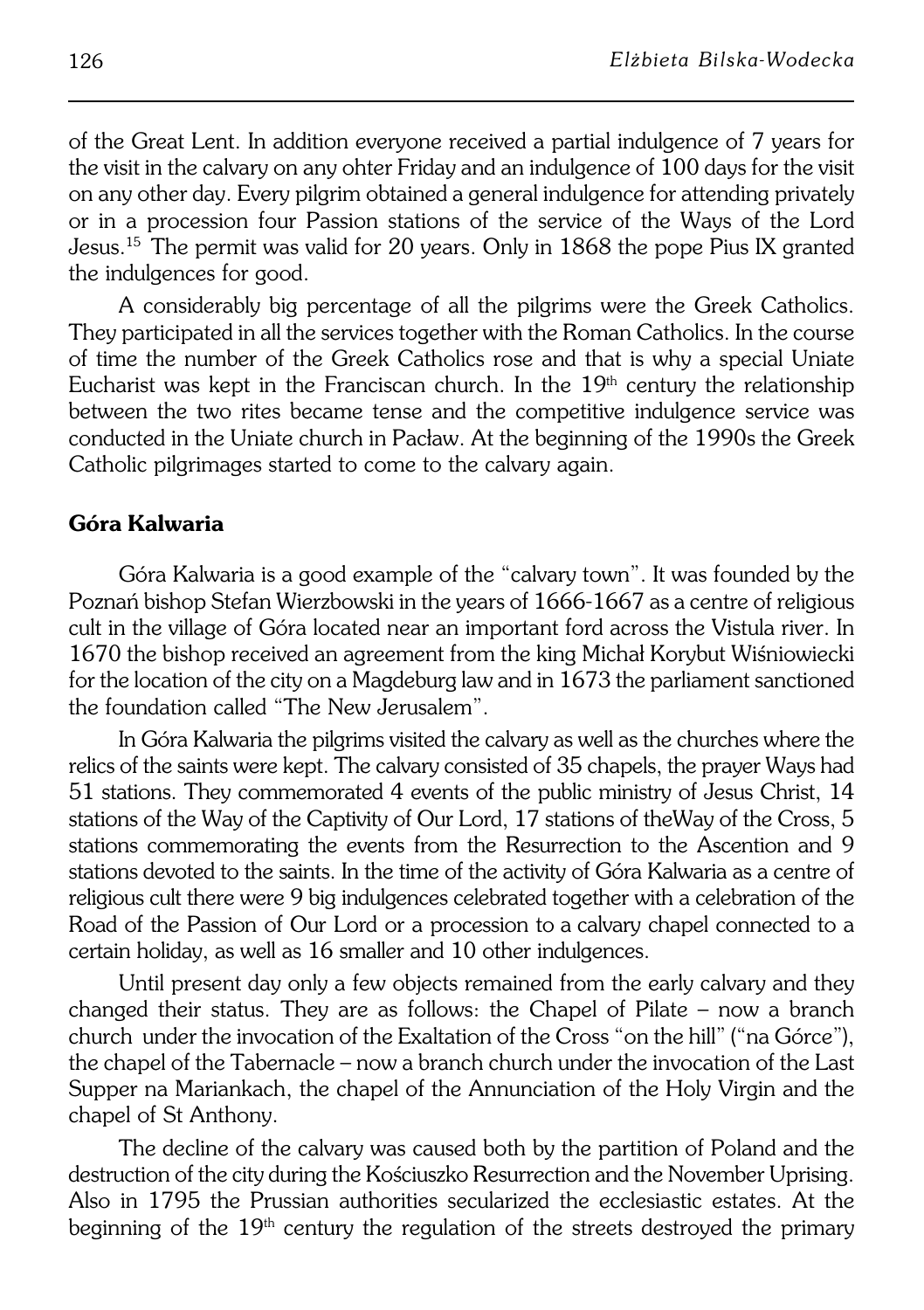baroque town plan and the calvary chapels. The total decline of the city took place in 1883 when Góra Kalwaria was deprived of the civic rights.

## **Góra Świętej Anny**

The pilgrimages to Góra Świętej Anny known from the cult of St Anna have for long been known but the building of a calvary in this sanctuary certainly influenced the growth of the pilgrimage movement to this place as well as a slight change of status of the sactuary – into the Passion cult centre.16 Despite the fact that the calvary was finished already in 1709 the first calvary services were introduced not before 1764. Also this year the pilgrimages from the All Saints' parish in Gliwice that are considered the oldest started. A solemn service together with the consecration took place on 14 September 1764. It has been recorded in the chronicles that 3 400 Holy Communions were given then. One year later during the Holy Week indulgence ceremonies 40 thousand pilgrims were noted. One of the oldest is a pilgrimage coming for the All Saints' parish in Gliwice.

A detailed description of the ceremony of the consecration of the calvary can be found in Ch. Reich's book *Pamiątka 200−letniego istnienia Kalwaryi na Górze Świętej Anny.* The first indulgence privileges of the calvary service in Góra Świętej Anny were granted by the pope Clemens XIII in 1765 for the following feasts: The Nativity of Our Lord, the Maundy Thursday, Easter, the Annunciation, the Assumption of the Holy Virgin and the Fridays of March. Apart from this the indulgences of the seven churches of Rome and the Holy Stairs were granted. To attend these feasts the pilgrimages came mainly from Silesia. A common name of Góra Świętej Anny – "the Silesian Częstochowa" says a lot about the popularity of this place.

In the  $19<sup>th</sup>$  and at the beginning of the  $20<sup>th</sup>$  centuries the Góra Świętej Anny Sanctuary played a major role in the unification of the nationality. The fact that the ministration was bilingual what was caused by the specifics of the region imposed a considerable influence. From the mid 19<sup>th</sup> century paralell services of the major indulgences were conducted in the distance of one week. Separate for the Polish speaking community and separate for the German speaking inhabitants of the Upper Silesia. Since then the major religious ceremonies have usually been connected with the calvary service. The range of the influence of the Sanctuary continuously grew. The Silesian pilgrimages were soon joined by the groups from Wielkopolska, Galicia, the Kingdom of Poland, Moravia and Bohemia. Since 1861 the calvary ceremonies have been conducted separately for the Polish and German communities respectively. In 1864 the solemn celebration of the 100 years anniversary of the renovation and consecration of the calvary gathered 400 thousand pilgrims.

After the World War II the tradition of bilingual indulgences vanished. In the recent years the number of pilgrims visiting Góra Świętej Anny has been on the level of 400−500 thousand people per year. The biggest number of pilgrims came here for the meeting with the pope John Paul II on 21 June 1983 (about 1 million people).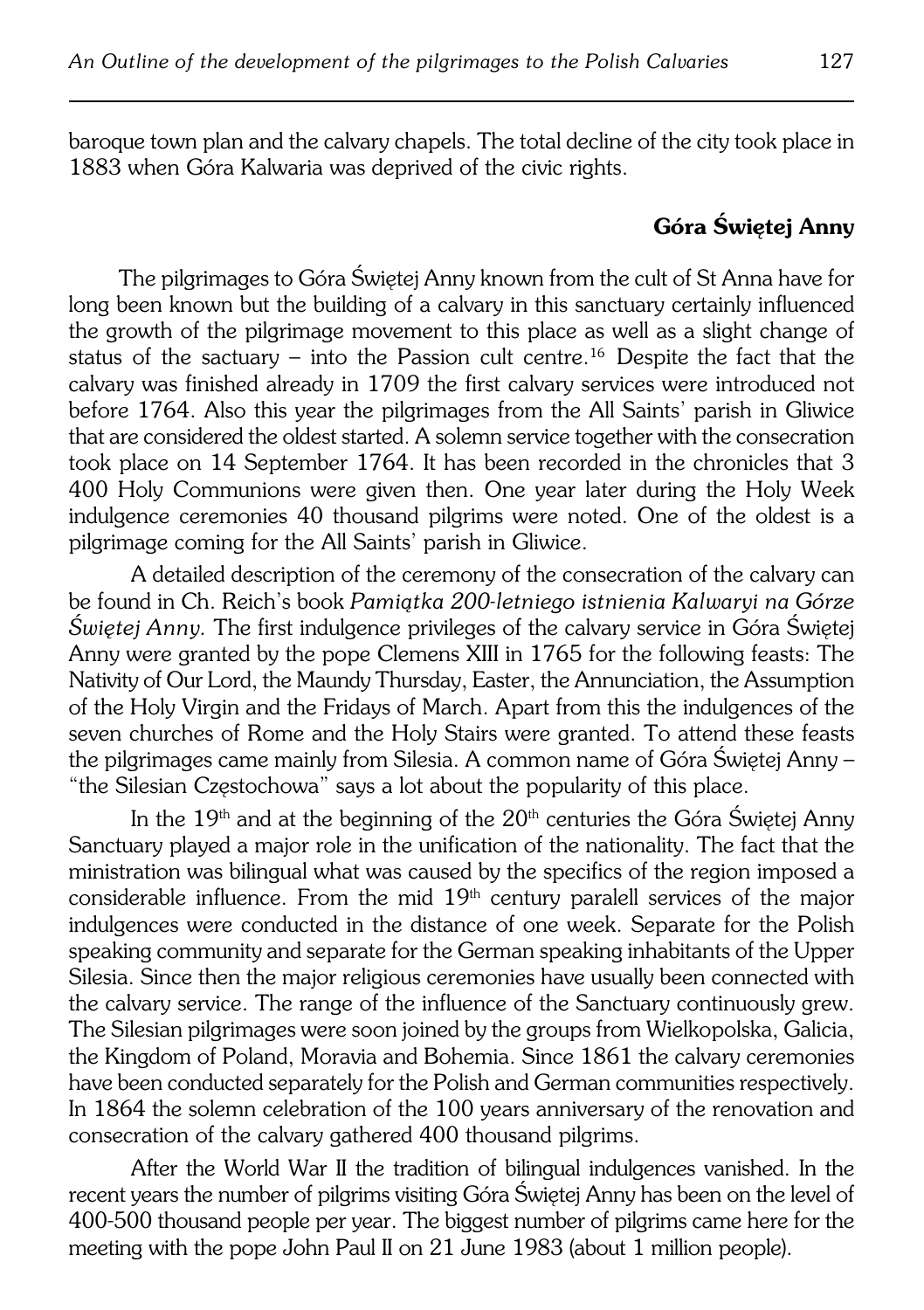#### **3.2. The Calvary Sanctuaries in the 19th and 20th centuries**

In the turn of the  $19<sup>th</sup>$  and  $20<sup>th</sup>$  centuries a considerable growth of interest in the Holy Land can be observed in the region of Poland. This caused the revival of the pilgrimage movement to the Holy Sepulchre in Jerusalem.17 After 1830 the first Polish pilgrims start visiting the Holy Land. Since then the pilgrimage movement to the Tomb of Our Lord has systhematically increased and has become more and more popular in the Polish society. It is quite probable that apart the description of the journey the pilgrims left in their home cities and towns a souvenir in the shape of a calvary.

The calvaries of the  $19<sup>th</sup>$  and  $20<sup>th</sup>$  centuries were in a specific situation as some of them were created near existing Marian sanctuaries (Piekary Śląskie, Pszów, Wiele). That is why Marian indulgences prevail there. They play an additional role in the main centre of cult. The Ways of Our Lady do not occur in such sanctuaries.

The majority of calvaries built in the  $19<sup>th</sup>$  and at the beginning of the  $20<sup>th</sup>$  centuries did not have the character of the Passion cult centre but were additional items in the main ministration program of the mainly Marian Sanctuaries. Only the calvaries in Ujście n/Notecią and Glotowo were independent centres of the Passion cult. These changes were reflected in the structure of indulgences and the seasonal character of the pilgrimages connected to the indulgences. Until now there were pilgrimages coming to the sanctuaries of the first group for both Marian and Passion celebrations. After the World War II building of sanctuaries of this type was not observed.

#### **Glotowo**

At the end of the 19<sup>th</sup> century Johannes Merten an inhabitant of Glotowo went on a pilgrimage to the Holy Land. After his return in 1878 the building of a calvary was started. After it had been finished the pope Leo XIII granted the privilege of the general indulgence to the calvary. Still before the calvary was finished groups of pilgrims had used to come there. The reporter of *Gazeta Olsztyńska* wrote: "The local calvary attracts the pious and the curious. A special train brought here last Sunday 300 members of the Catholic Society of Peasants from Melzak".18 In 1895 "in Glotowo at Gutstadt (Nowe Miasto Lubawskie) last Saturday there was a solemn celebration of the Stations of the Cross, the first since the Calvary was consecrated, conducted by the canon priest Preuschhof from Gutstadt. There were seven priests in total, among them canon Kubowicz from Poznań and the parish priest Barczewski from Brunswałd. There were many people but only the Germans. The Poles have not been seen. Such solemn Way of the Cross will be celebrated every year on the Feast of the Exaltation of the Cross that is on 14 September if only the holiday is on Sunday. (...) We hope that next year also the Polish catholics will be present and that there will also be a Polish service conducted".19 The description of the celebration was written by a reporter of *Gazeta Olsztyńska*. Thus the Glotowo calvary as all the other Passion Sanctuaries united people of different nationalities and languages.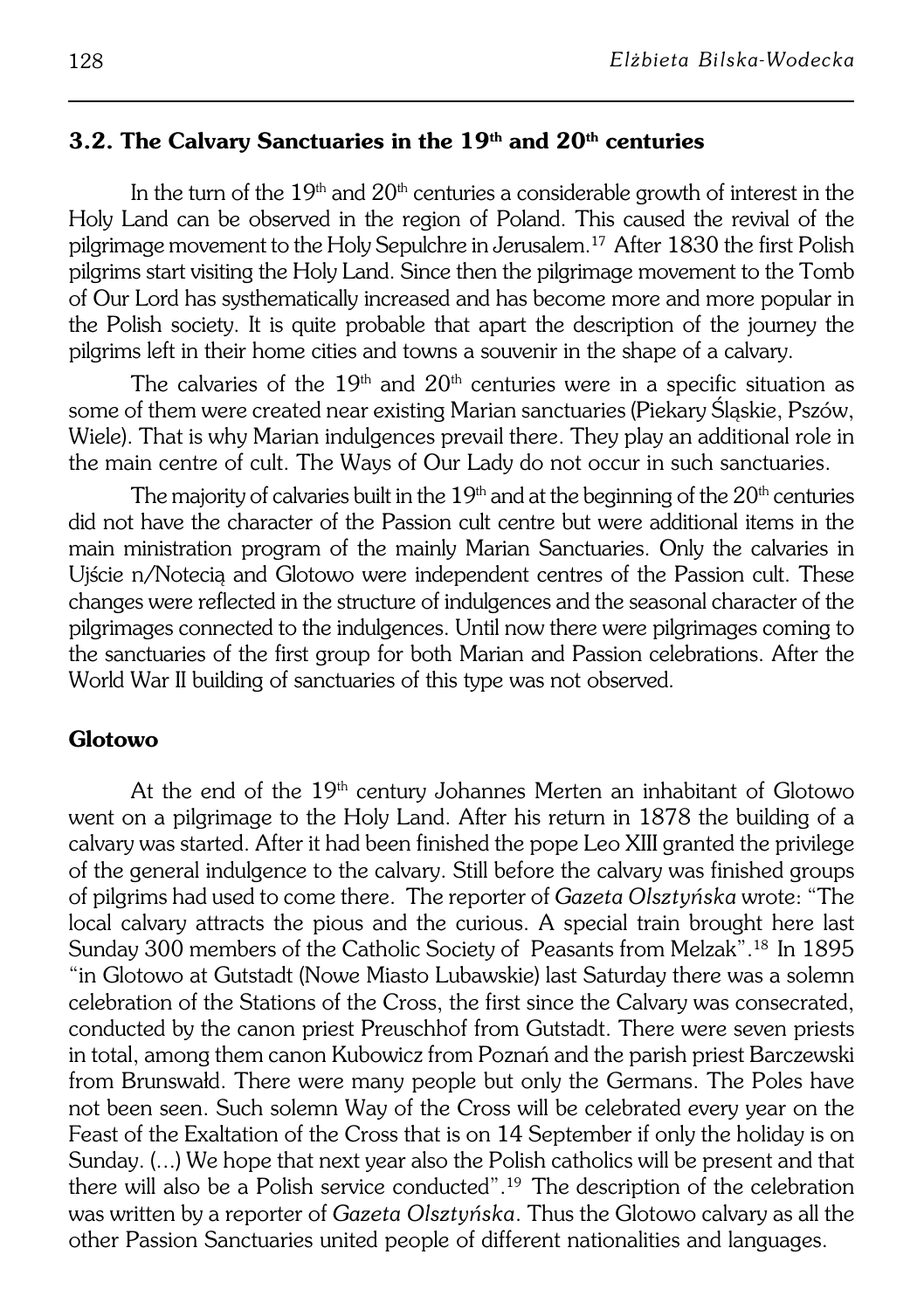#### **Wiele**

The calvary in Wiele has a similarly rich though shorter tradition of pilgrimages.<sup>20</sup> It was built at the beginning of the  $20<sup>th</sup>$  century but it has never 'competed' with the calvary in Wejherowo. Many pilgrims come here for the only indulgence ceremony that is celebrated on the Day of the Ascension. The first celebrations took place on 26 August 1916 and four pilgrimages were present then.21 The following year the pilgrimages from Brusy and Czersk came for the first time. In 1918 during the great indulgence 20−25 thousand pilgrims were observed. Also new pilgrimages from: Stara Kiszewa and Borzyszków came. This year the first group of 150 German people from Choinice came as well, led by the priest doctor Czekalla.<sup>22</sup> Now the pilgrimages form the neighbouring towns come for the indulgence after the Ascension. Those pilgrimages have quite a long tradition what is connected also to the steady pilgrimage routes.

# **4. Conclusion**

The contemporary network of the calvary centres of the Passion of Our Lord is a heritage of ages of tradition. The Sanctuaries have always been and still are the best known pilgrimage centres that can be characterized with a considerably big pilgrimage movement. The major factor for the building of such centres was the cult of the Passion of Our Lord. In the course of time the structure of these calvary centres has changed due to the connection between the Marian cult and the cult of the Passion. The calvaries have changed their functions, next to a religious they also have a cognitive function. Still before the World War II many pilgrims and tourist groups visited them.

A calvary due to its religious character was a meeting point of people of different nationalities in an ethnically differentiated region. All the mentioned above calvaries except for Góra Kalwaria are still well−known and frequently visited sanctuaries of Our Lord. Most of them are regional centres. Only Kalwaria Zebrzydowska is a exception, which being the "papal calvary" was put in the UNESCO list of the World Culture Heritage and is of international range.

## **Notes:**

<sup>1</sup> *Calvary* is a multisemantic notion. A detailed explanation of the term can be found in the author's article: E. Bilska, 1995, *Kalwaria Zebrzydowska jako wzór dla innych kalwarii na ziemiach polskich*. [*Kalwaria Zebrzydowska A Model for Other Polish Calvaries*]"Peregrinus Cracoviensis" no 2, pp. 144−145.Other definitions can be found in: *Encyklopedia Staropolska*, 1990, Ed. by A. Brückner, K. Estreicher, Warszawa, pp. 510−511 (reprint); *Słownik folkloru polskiego*, 1965, Ed. by J. Krzyżanowski, Warszawa, pp.159−160; A.Mitkowska, 1983, *Kalwarie jako szczególny rodzaj kompozycji przestrzennych*, "Kwartalnik Architektury i Urbanistyki" vol. 28, no 3, p. 182; *Kalwaria*, [in:] *Encyklopedia katolicka*, 2001, Lublin, pp. 414−420.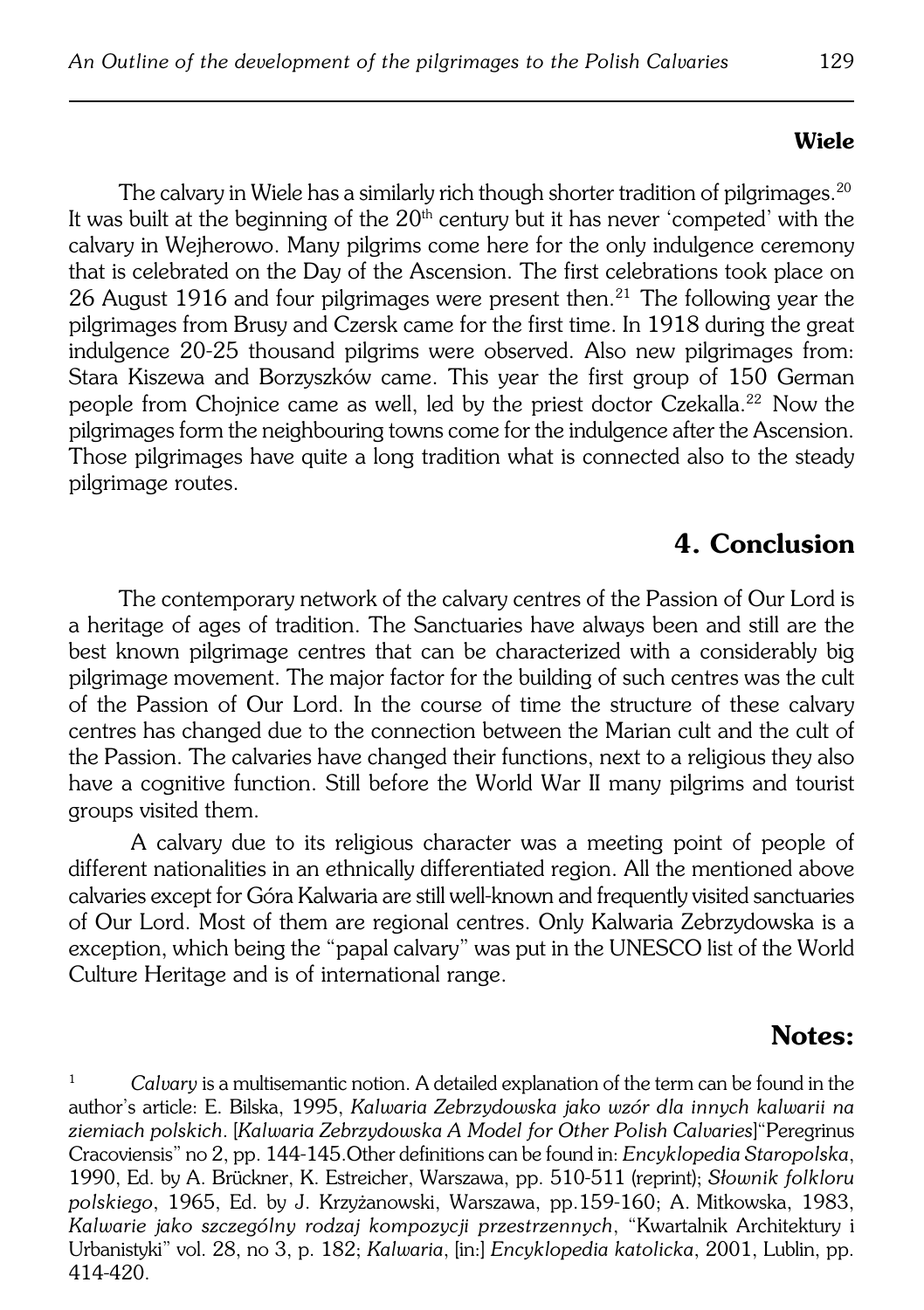2 In the bibliography it is emphasized that a calvary is built on a model of Jerusalem. Nevertheless the author omits this statement because of the fact that the similarity with Jerusalem characterizes mainly the calvaries from the  $17<sup>th</sup>$  a  $18<sup>th</sup>$  centuries. In the later centuries such symbolism was no loger vivid so now the only element of the earlier calvaries are the chapels of the Stations of the Cross embraced in the landscape.

The earliest works mentioning the calvaries as the centres of the religious cult are among others: P.H. Pruszcz, *Morze łaski Boskiey, które Pan Bóg w Koronie Polskiej, po różnych mieyscach przy obrazach Chrystusa Pana y Matki Jego Przenajświętszej wylewa*, Kraków; *Tabele Załuskiego* (1748−1749). The 19th century references concerning the calvaries were provided by among others: A. Fridrich, 1904−1911*, Historia Cudownych obrazów Najświętszej Maryi Panny wPolsce*, Kraków, vol. 1−4; *Teki P. Żegoty*, Teczka pt. Obrazy Pana Jezusa i Matki Bożej w Polsce, Jagiellonian Library, manuscript 5362.

4 In the area of the Commonwealth Kingdom within the borders from the  $18<sup>th</sup>$  century in the years 1600−1795 thirteen calvaries were built. T. Tripplin i his work *Góra Kalwaria czyli Nowy Jeruzalem, położone dziś w Guberni Warszawskiej, Obwodzie Warszawskim, Powiecie Czerskim. Opis historyczno−statystyczny*. Warszawa 1854, lists the calvaries built until that period in Poland. The mentioned calvaries were located in the following towns: Kalwaria in the Augustów district (Kalwaria Żydowska – now Kalvarija in Lithuania located South−West of Mariampol); Kalwaria pod Werkami (Kalwaria near Werki) – North of Wilno (Vilnius); Kalwaria Żmudzka (Żemaiciu Kalvarija) – North−West of Telsz in Lithuania; Kalwaria Zebrzydowska, Kalwaria Ujazdowska. The author mentions the calvaries in Łysa Góra, Kobyłka (Załuszczyn) but the evicence of their existence has not been found in other sources. L.Majdecki, 1981, *Historia ogrodów. Przemiany i konserwacja,* Warszawa, p. 406, mentions the calvary of Lubiąż which was destroyed in the 1950s.

<sup>5</sup> B. Neundorfer, 1963, *Zur Entstechung von Wallfahrten und Wallfahrtspatrozinien im mittelalterlichen Bistum Bamberg*, Bamberg.

<sup>6</sup> S. Litak, 1992, *W dobie reform i polemik religijnych*, (in:) *Chrześcijaństwo w Polsce*, Ed. by J. Kłoczowski, Lublin, p.247.

<sup>7</sup> H.D. Wojtyska, 1981, *Męka Chrystusa w religijności polskiej XVI−XVII wieku*, (in:) *Męka Chrystusa wczoraj i dziś*. Ed. By H.D. Wojtyska, J.J. Kopeć, Lublin, p. 65.

<sup>8</sup> Por. J.J. Kopeć, 1987, *Droga Krzyżowa. Dzieje nabożeństwa i antologia współczesnych tekstów*, Księgarnia Św. Wojciecha, Poznań.

<sup>9</sup> APB sygn. IV−a−8 Kronika klasztoru OO. Bernardynów w Kalwarii Zebrzydowskiej 1902−1939, p.82. [*the chronicle of the Bernardine Monastery in Kalwaria Zebrzydowska 1902−1939*]

<sup>10</sup> "Przedświt", 17 August 1902, p. 5

<sup>11</sup> "Czas", 15 August 1902, no 187, Friday

<sup>12</sup> Roszczynialski, *Kalwaria Wejherowska, jej fundatorowie, duszpasterze i uroczystości,* Wejherowo 1928; W. Szulist, 1974, *Pielgrzymki na Kaszubach*, "Studia Pelplińskie", vol. 5, pp. 51−63.

<sup>13</sup> G. A. Kustusz, 1975, *Czy Kościerzyna pielgrzymuje od 300 lat na wejherowską Kalwarię*, "Studia Pelplińskie", vol. 6, p.345.